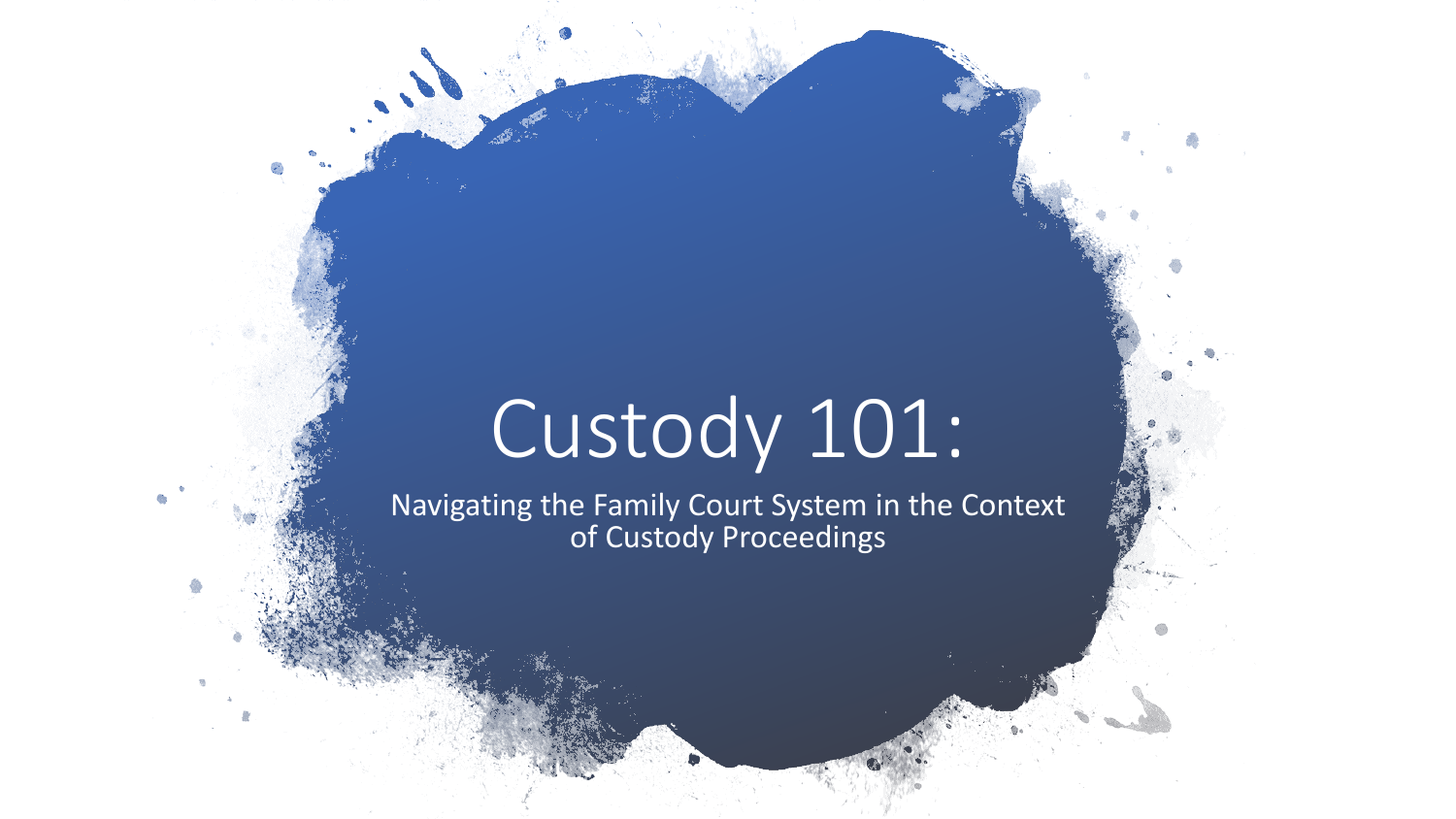#### Contents

- Before You File
- Standing
- Jurisdiction
- The Paperwork
- Legal Custody vs. Physical Custody
- Best Interests Standard
- Role of the "AFC"
- Life After a Custody Order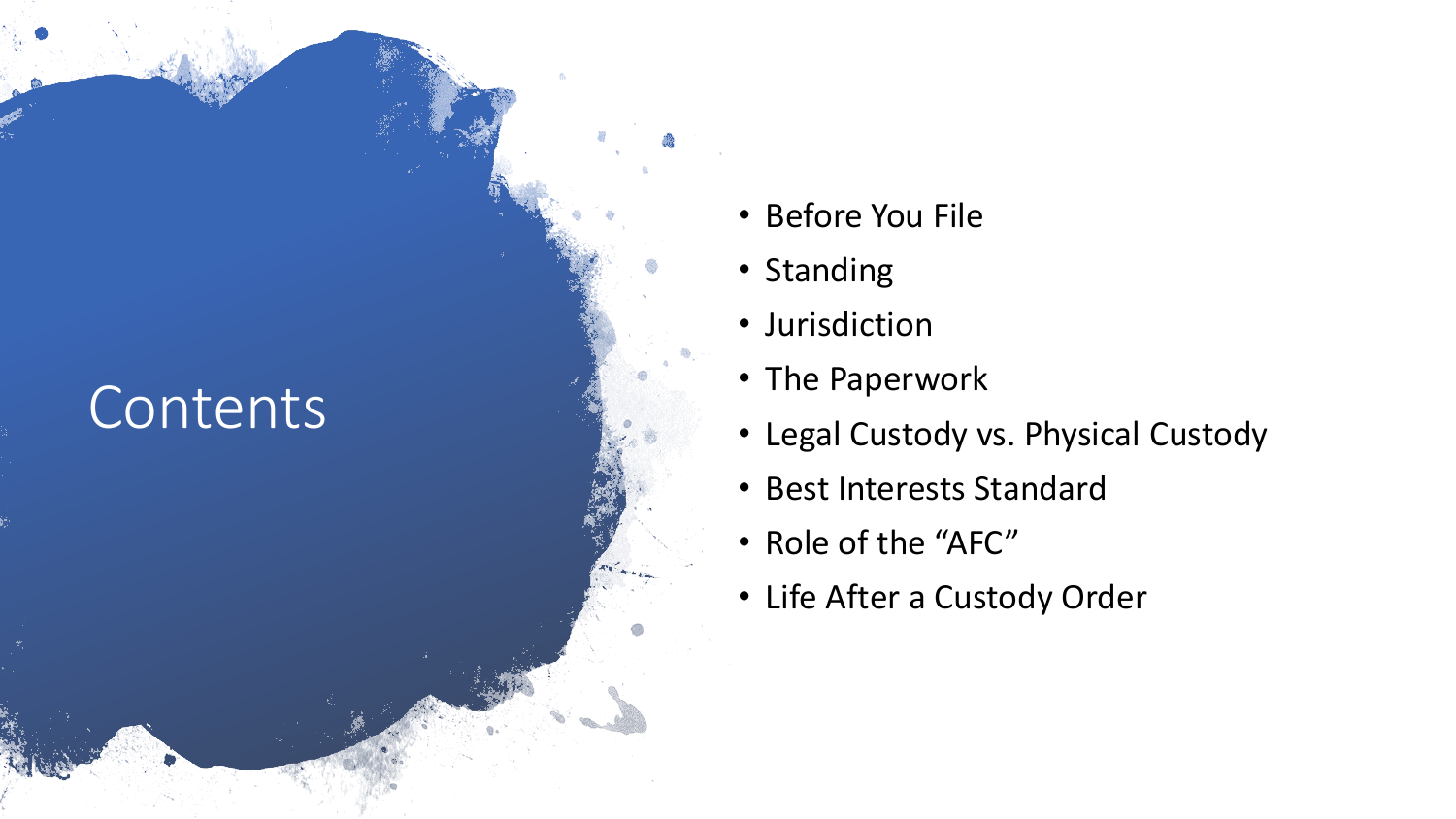#### Before You File

- Consider whether filing a custody petition is necessary
- Consider whether you can obtain an attorney
	- Assigned Counsel
	- Legal Aid Society of Northeastern New York
- Ensure you have a proper address for the other party so that they receive accurate and timely notice of the petition and hearing
- Understand:
	- Courts prefer to allow both parents access to the child
	- When there is no current order, both parents start out with equal rights
	- The outcome will not necessarily seem "fair" to you
	- Even "bad" parents are allowed access to their children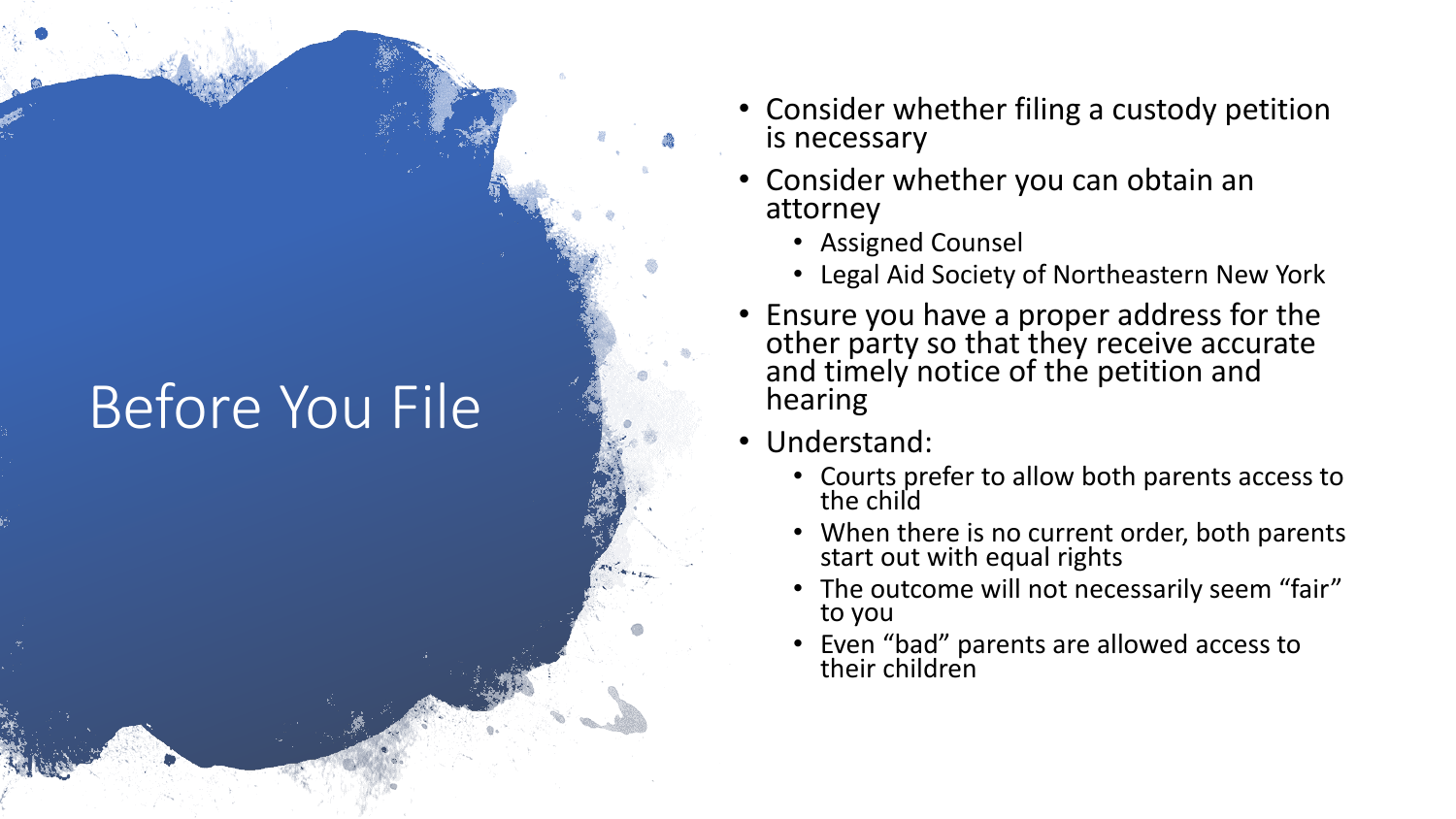# Standing

#### • Who Can File a Custody Petition?

- Either parent; or
- Non parent, where "extraordinary circumstances" exist:
	- Neglect/abuse;
	- Abandonment;
	- One or both parents incarcerated;
	- Serious acts affecting the well-being of the child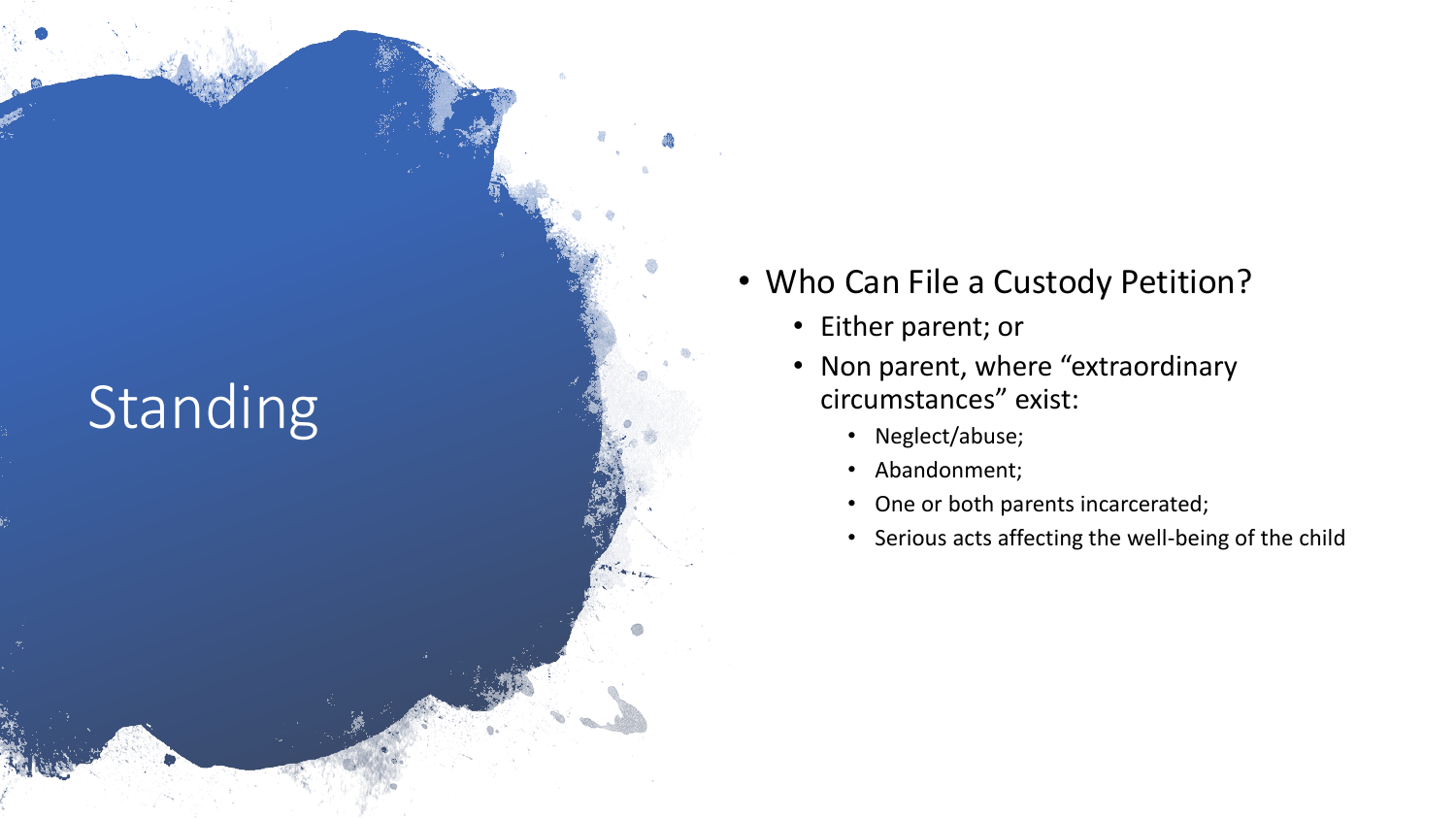#### Jurisdiction

- It is appropriate to file in the county in which the child resides
- If the child shares time with both parents who reside in separate counties, the petition can be filed in either county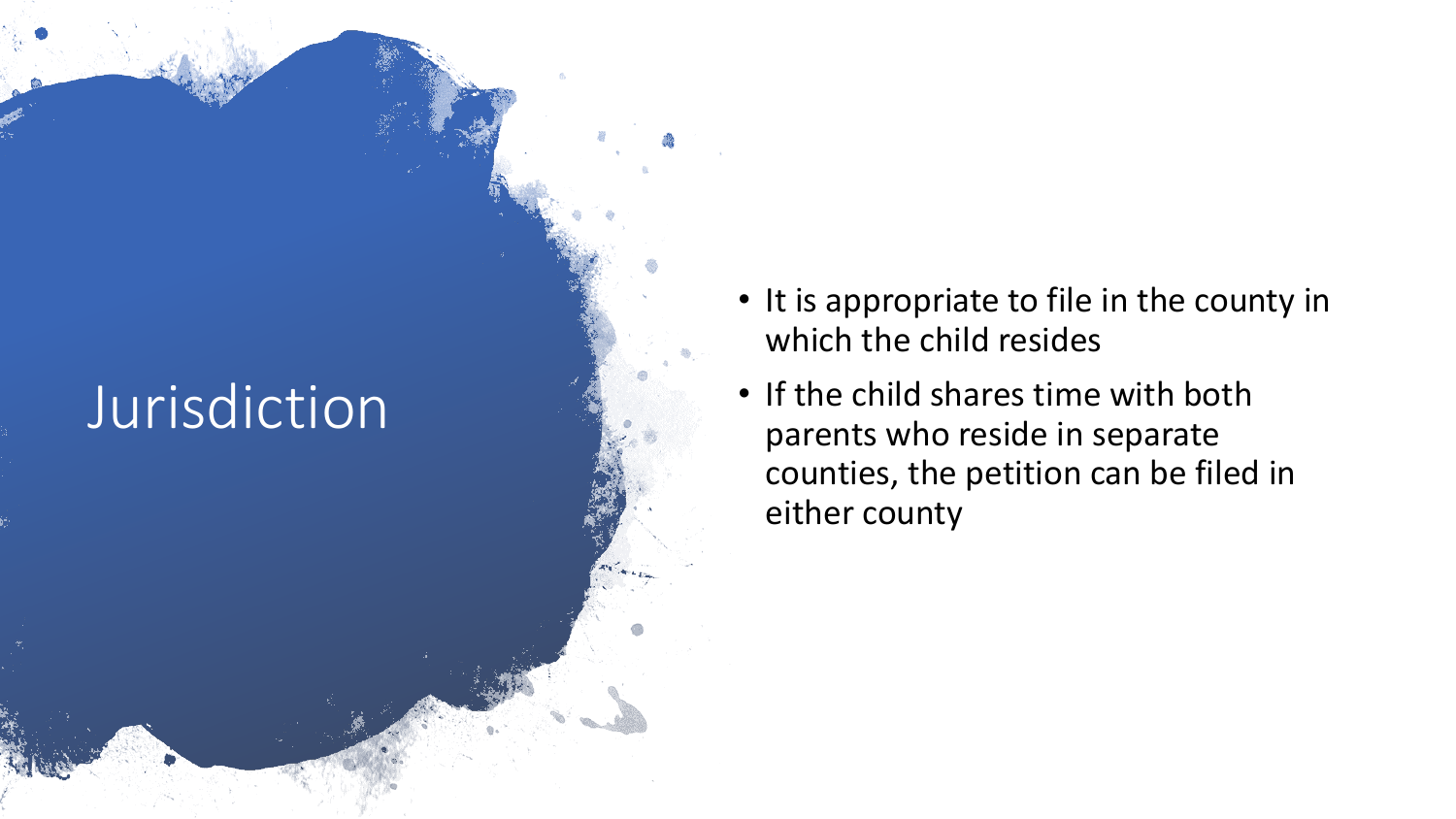# The Paperwork

- Custody Petition (available at nycourts.gov in the "Forms" section or at your county's Family Court Clerk window
- In the event there are safety issues, also complete and file an Address Confidentiality Affidavit
- Be complete in filling out the petition
	- Include any and all allegations you believe are relevant to a custody decision
	- Ensure you have substantial evidence to support any allegations you may make against the other parent
	- Set a timeframe for when specific events occurred
	- Use extra pages if necessary!!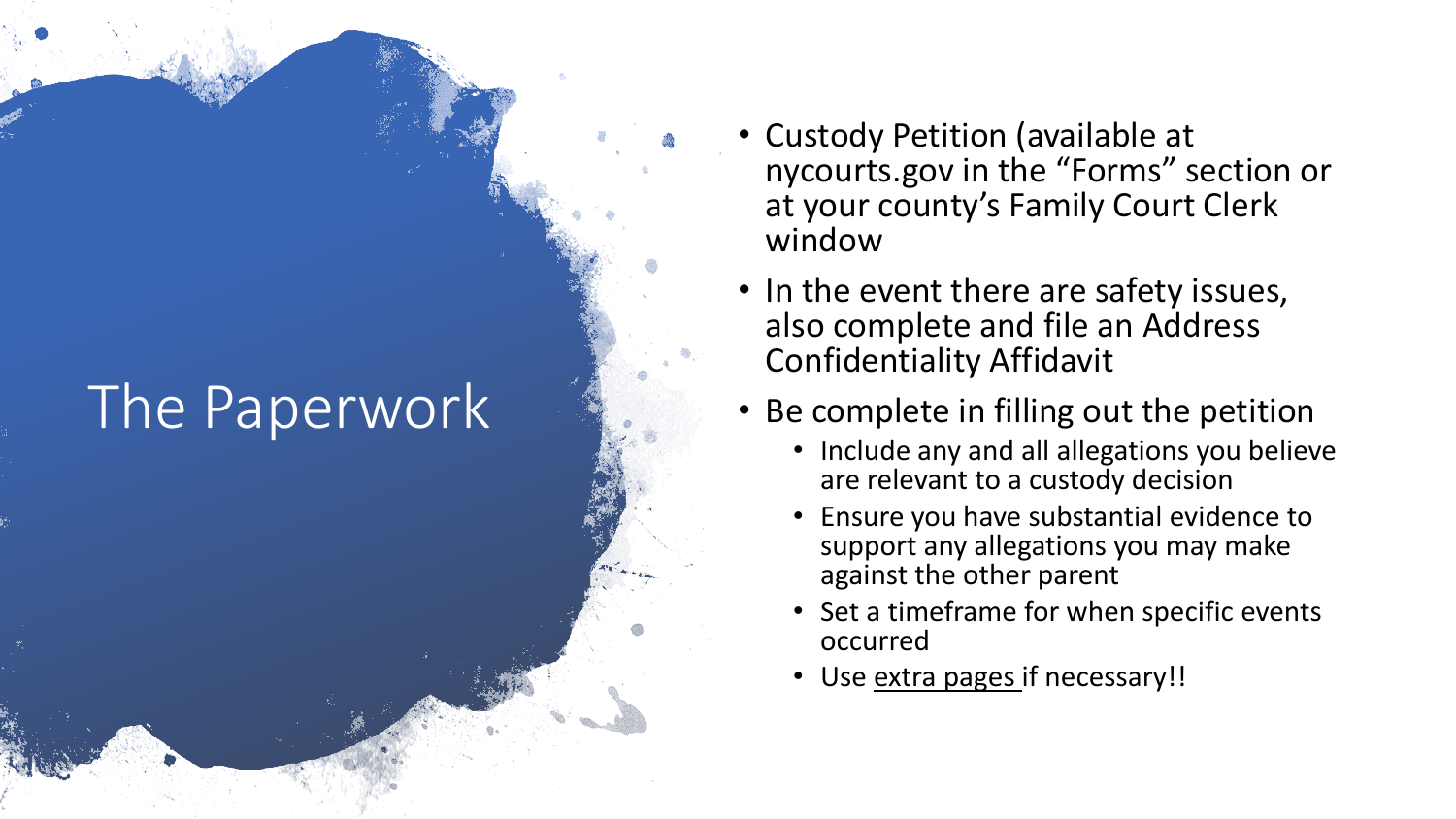## Legal Custody vs. Physical Custody

- Legal custody relates to which parent (sometimes both) will have the authority to make important decisions regarding the upbringing of the child, such as religious, medical and educational
- Physical custody or residential custody relates to where the child will reside, all or part of the time. If parents live in separate school districts, the residence of the primary physical custodian will usually dictate school district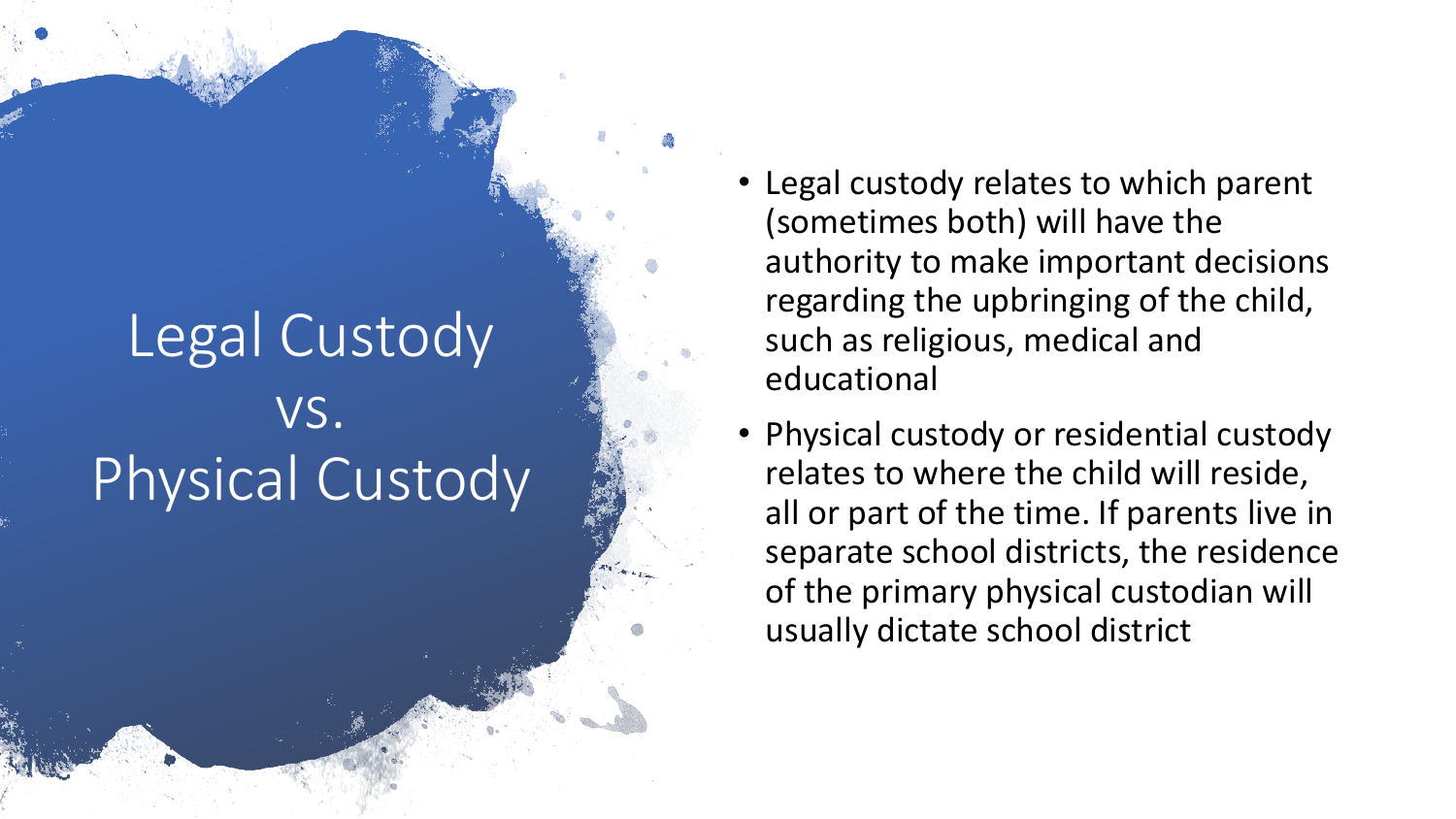#### Bests Interests Standard

- When a custody determination is left to a judge because the parents cannot come to an agreement, a large part of the determination is made based on the best interests of the child
- Considerations:
	- Which parent is the main caregiver/nurturer
	- Parenting skills/strengths/weaknesses
	- Ability to care for special needs of the child (if applicable)
	- Mental/physical health of the parties (only to the extent it impairs their ability to effectively care for the child)
	- Presence of Domestic Violence
	- Work schedule/child care plans
	- Child's position (dependent upon age/maturity)
	- Parents' ability to co -parent, cooperate, and foster relationship with the other parent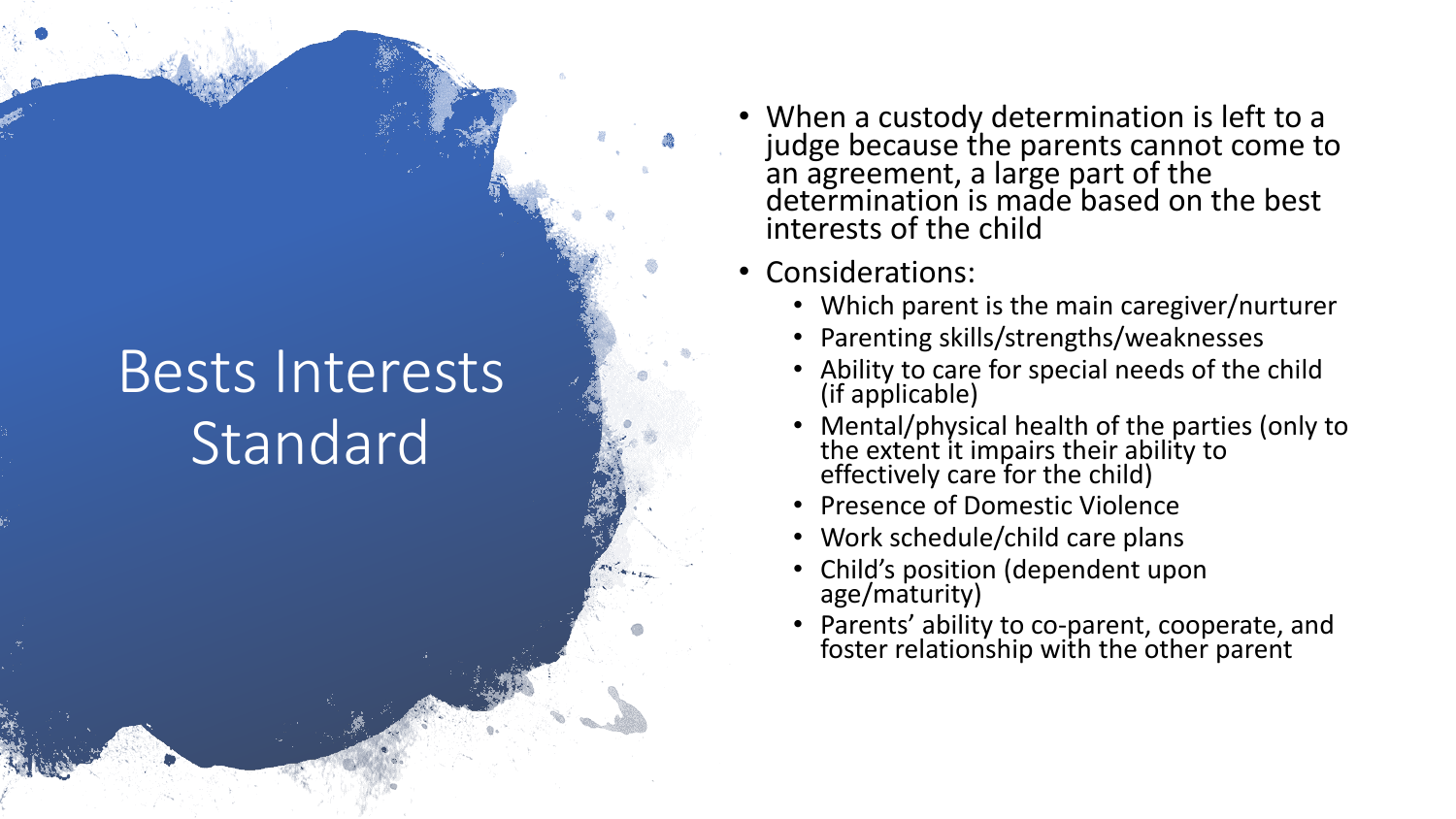# Role of the Attorney for the Child ("AFC")

- An Attorney for the Child is appointed in all custody proceedings, whether or not it goes to a hearing
- As a parent, it is absolutely necessary to cooperate with the AFC
	- Though keep in mind that the AFC is there to promote the interests of the child/ren and not one or both of the parents
	- While you need to cooperate, it is best to limit your communications regarding aspects of your case as it could be used against you
- Both parents are expected to make the child available to their attorney and the child (dependent upon age) is also allowed/encouraged to reach out to their attorney if they feel it is necessary
- The AFC will have to "consent" to any agreements and their position will be taken into consideration in the event a hearing is held
- The AFC can independently file a modification/violation/enforcement petition after the entry of a custody order